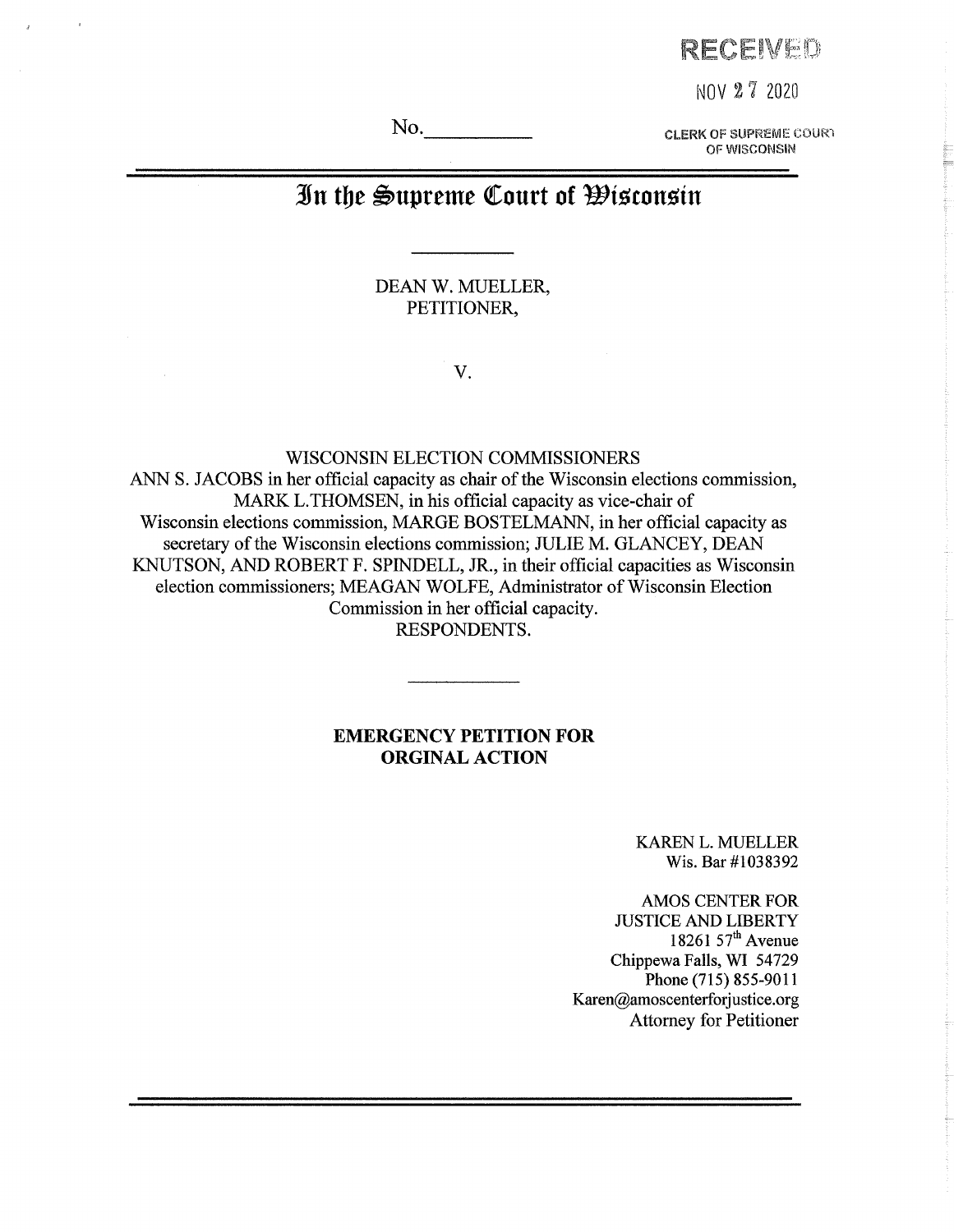COMES NOW the Petitioner ("Petitioner"), by and through his undersigned counsel of record, Attorney Karen L. Mueller, AMOS CENTER FOR JUSTICE AND LIBERTY, 18261 57 $^{TH}$  Avenue, Chippewa Falls, WI 54729 and file this, his Verified Petition and Complaint for Declaratory and Injunctive Relief (the "Petition and Complaint"), respectfully showing this honorable Court as follows:

### **INTRODUCTION**

The Petitioner is but one of millions of people across this country and at least one of tens of thousands of people across the State of Wisconsin that believes his fundamental right to vote and to have a safe, free, secure and transparent election was compromised and tainted by the illegal actions of the Respondents in that the Wisconsin Election Commission communicated illegal interpretations of existing Wisconsin Elections Laws or non-existent laws to county clerks throughout the state, who relied upon WEC to give them accurate legal advice regarding Wisconsin election laws. After all, that is what the legislature created the Wisconsin Election Commission to do. Because of the illegal advice, county clerks across this state relied upon that legal advice and did in fact use over 500 ballot drop boxes for collecting absentee ballots.

There have been a number of court actions filed across the country in various state and federal courts within a span of only the past three weeks, on the same basic issue of election officials' *failure to follow various state election laws* during this past election on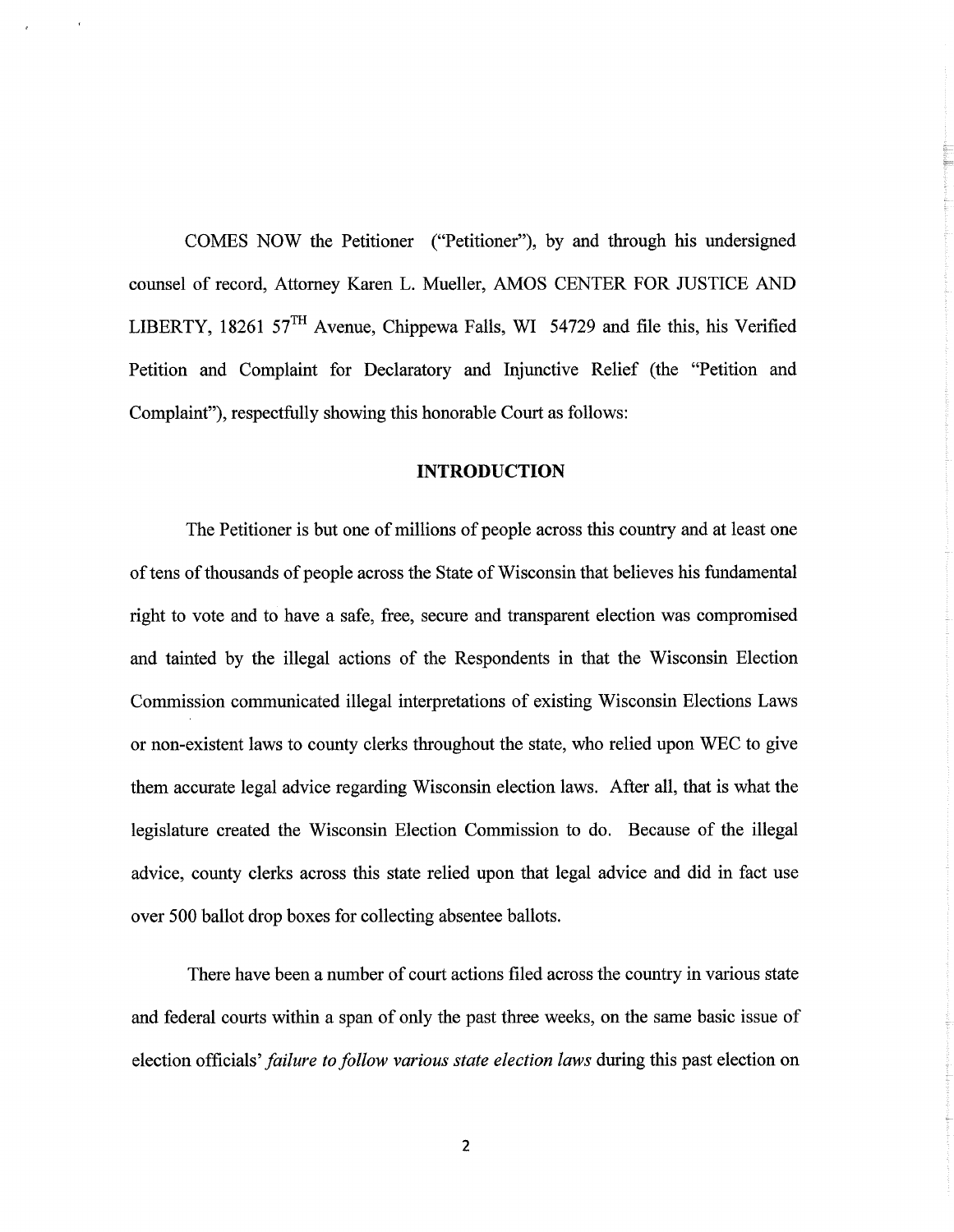November 3, 2020. The breadth of this wrongdoing is unprecedented in American history and is breath-taking in its implications.

Petitioner asks that this court to determine as a matter of law that the ballot drop boxes used in this election and the ballots placed therein are illegal and must be set aside.

Petitioner furthermore asks that this court issue an emergency injunction enjoining the Wisconsin Election Commission from certifying the election results throughout the State and enjoining them from certifying the recount results in the County of Milwaukee and the County of Dane.

#### **VENUE**

The Petitioner and all of the Respondents live and work in the State of Wisconsin. The legal questions herein are solely about Wisconsin election laws and the decision in this case will impact all citizens of Wisconsin. For this reason, venue is proper for the Wisconsin Supreme Court to hear this case.

### **PETITION FOR ORIGINAL JURISDICTION**

### **L REASONS WHY THIS COURT SHOULD TAKE ORIGINAL JURISDICTION OVER THIS CASE**

This Petition for original jurisdiction is regarding a question of law which is of great public importance that will affect not only citizens across the whole state of Wisconsin but will additionally affect the citizens of the whole United States of America. But this Petitioner's questions and the Wisconsin Supreme Court's answer(s) to the petition will ultimately speak to and answer the higher question of whether the citizens of Wisconsin are still sovereign and whether their duly elected representatives in the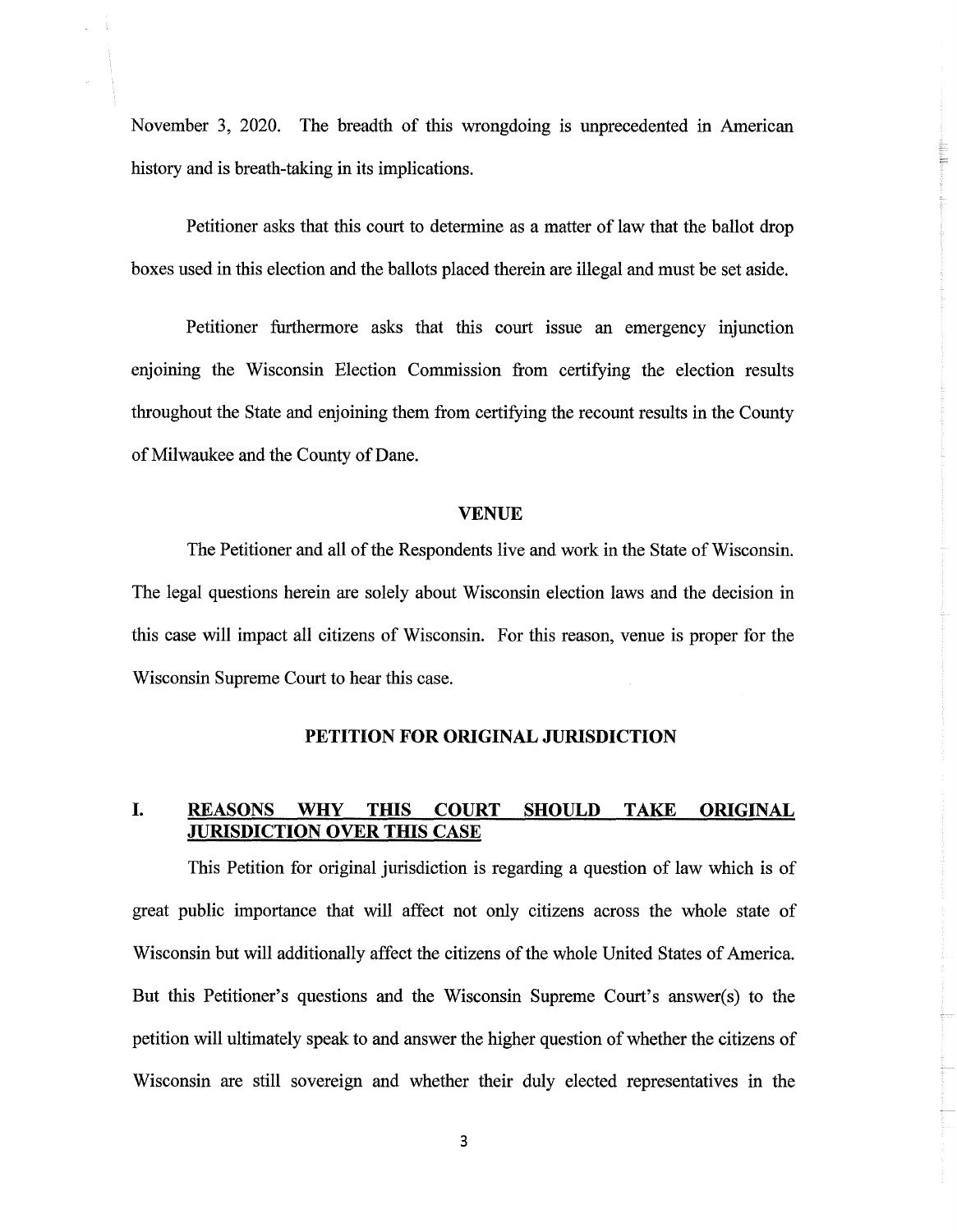Wisconsin State Assembly and the Wisconsin State Senate are the sole legislators of law in this state.

The questions directly posed in this petition are strictly matters of law and are limited to determining the legality of Wisconsin election law process and procedure. Furthermore, the questions in this case are about whether a "new" election procedure and process is legal under Wisconsin State law without having been promulgated by the state legislature.

Because December 1, 2020 is the date by which the Wisconsin Election Commission set to certify the election's ballot count and December 14, 2020 is date upon which all States must cast their Electoral College Votes it is fitting and proper for this esteemed Wisconsin Supreme Court to hear and decide these questions of law as soon as possible, because time is of the essence.

## **II. Tins SUIT PRESENTS THE FOLLOWING QUESTIONS AS MATTERS OF LAW:**

A. If, as a matter of law, the over 500 election ballot "drop boxes," spread throughout the State of Wisconsin, which were created in anticipation of the November 3, 2020 election and were designated by the Wisconsin Election Commission (hereinafter called "WEC") and respective county clerks as "official" drop box sites for ballots throughout Wisconsin, were in fact, illegal, since neither WEC members nor county clerks had the legislative power and authority to create and to designate such drop boxes as "official" places where ballots could be cast and received and counted under current Wisconsin law.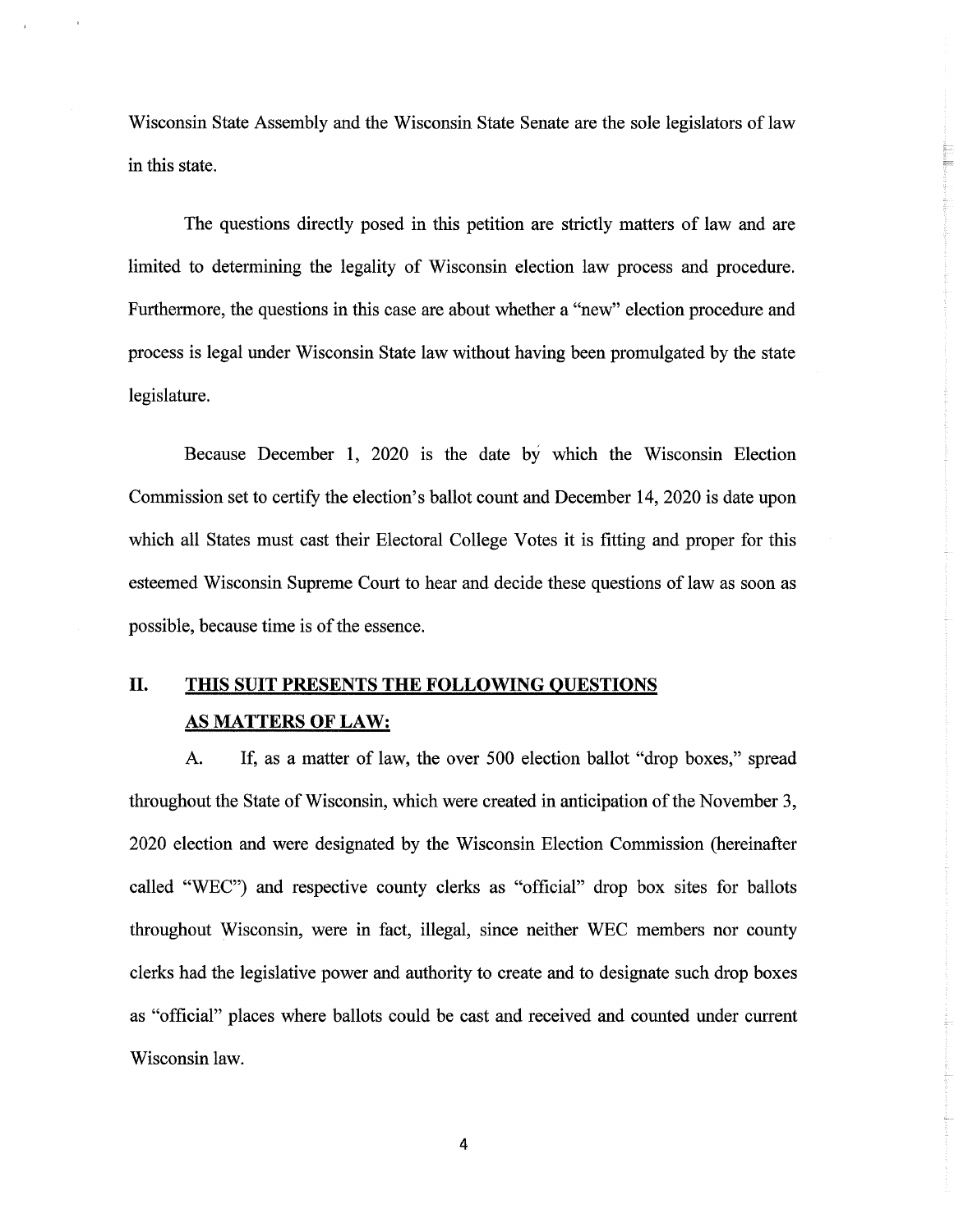B. If as a matter of law, the Wisconsin Election Commission's members and county clerks newly created ballot "drop boxes" are determined to be illegal by this Wisconsin Supreme Court, then, are the ballots that were dropped into them and retrieved for counting in the November 3,2020 election, also, illegal?

C. If as a matter of law, the ballots deposited into these drop boxes are determined to be illegal by this Wisconsin Supreme Court, then by law is the remedy to remove the illegally cast ballots from the respective candidates' total vote counts since illegally cast votes dilute legal votes which thereby disenfranchise legal voters?

D. If as a matter of law, the illegally cast ballots can no longer be identified as coming from particularized ballot "drop boxes" and segregated for removal from the total count, then for the purpose of restoring fairness, security, transparency and integrity to the November 3, 2020 election and in order to provide an equitable remedy for the restoration of free elections in the State of Wisconsin, the Wisconsin Supreme Court should nullify and set aside the results of the November 3, 2020 United States Presidential election and should notify the Wisconsin State Assembly and Wisconsin State Senate that they must follow the constitutionally prescribed process of choosing (by a simple majority vote) ten (10) Electors who will cast their Electoral votes for the President of the United States on December 14, 2020 as provided under the U.S. Constitution:

**Each State shall appoint, in such Manner as the Legislature thereof may direct, a Number of Electors, equal to the whole Number of Senators and Representatives to which the State may be entitled in the Congress: but no Senator or Representative, or Person holding an Office of Trust or Profit under the United States, shall be appointed an elector.**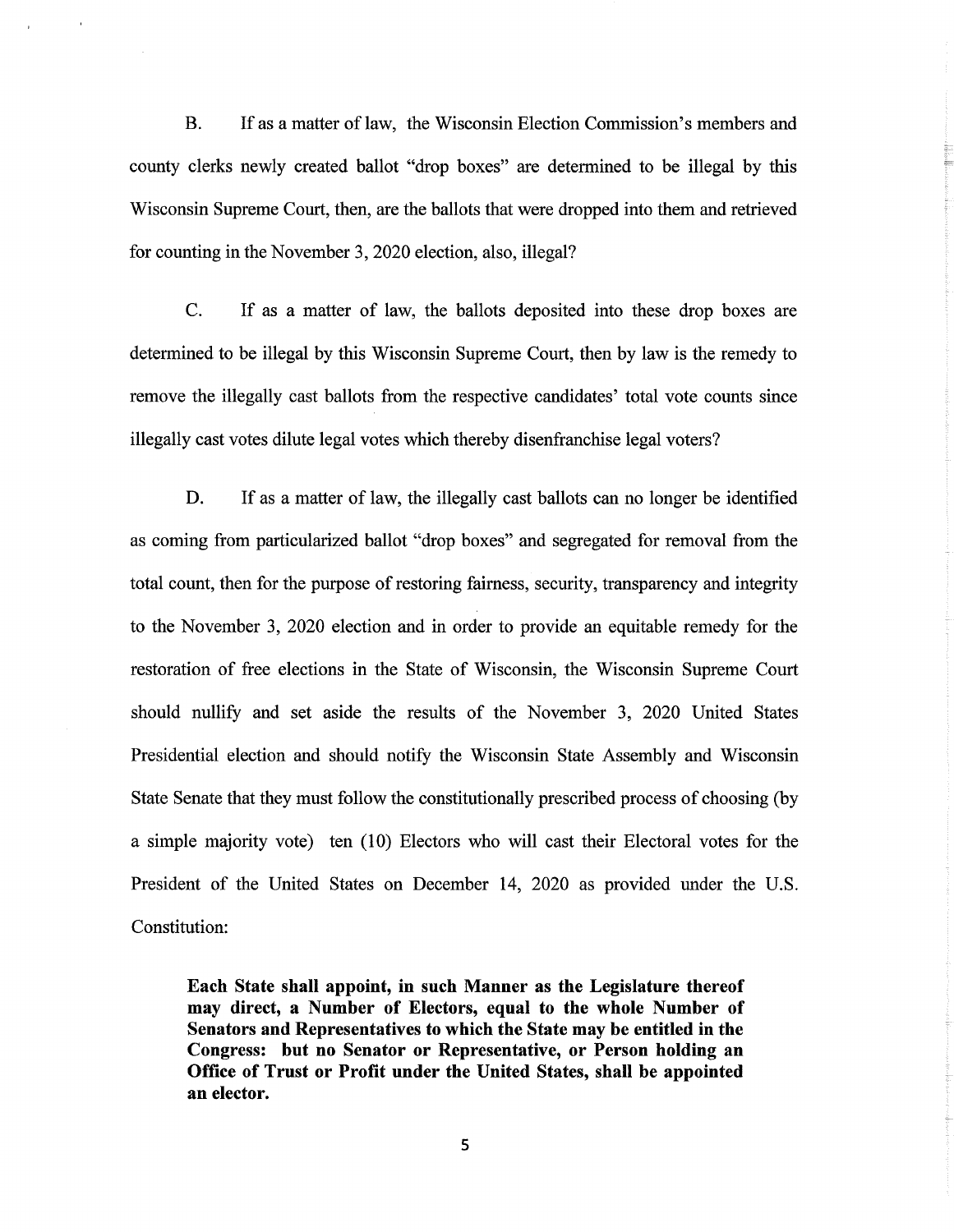#### **United States Constitution, Article II, section 2**

# **III. A STATEMENT OF THE PARTIES AND THE FACTS A. THE PARTIES**

1. Petitioner is a legally registered voter in the State of Wisconsin. Petitioner is a Citizen of the State of Wisconsin and resides in Chippewa County.

2. Six Respondents are Wisconsin State Actors that are members of the Wisconsin Election Commission. These Respondents are all agents of the State of Wisconsin because they are voting members of the Wisconsin Election Commission. They are being sued in their official capacity. The seventh Respondent, Meagan Wolfe, is Administrator of WEC, is the chief election official in Wisconsin and is therefore also a state actor.

### **B. THE FACTS**

1, The Petitioner avers that his fundament right to a safe, free, secure and transparent presidential election has been burdened and impaired by the actions and inactions of the Respondents in that his vote has been diluted by the counting of thousands of illegal votes placed in illegal ballot drop boxes across the State of Wisconsin.

2. The United States Constitution, Article I, §4, cl. <sup>1</sup> states that "the Times, Places, and Manner of holding Elections for Senators and Representatives shall be prescribed in each State by the Legislature thereof; but the Congress may at any time by Law make or alter such Regulations, except as to the Place of Choosing Senators."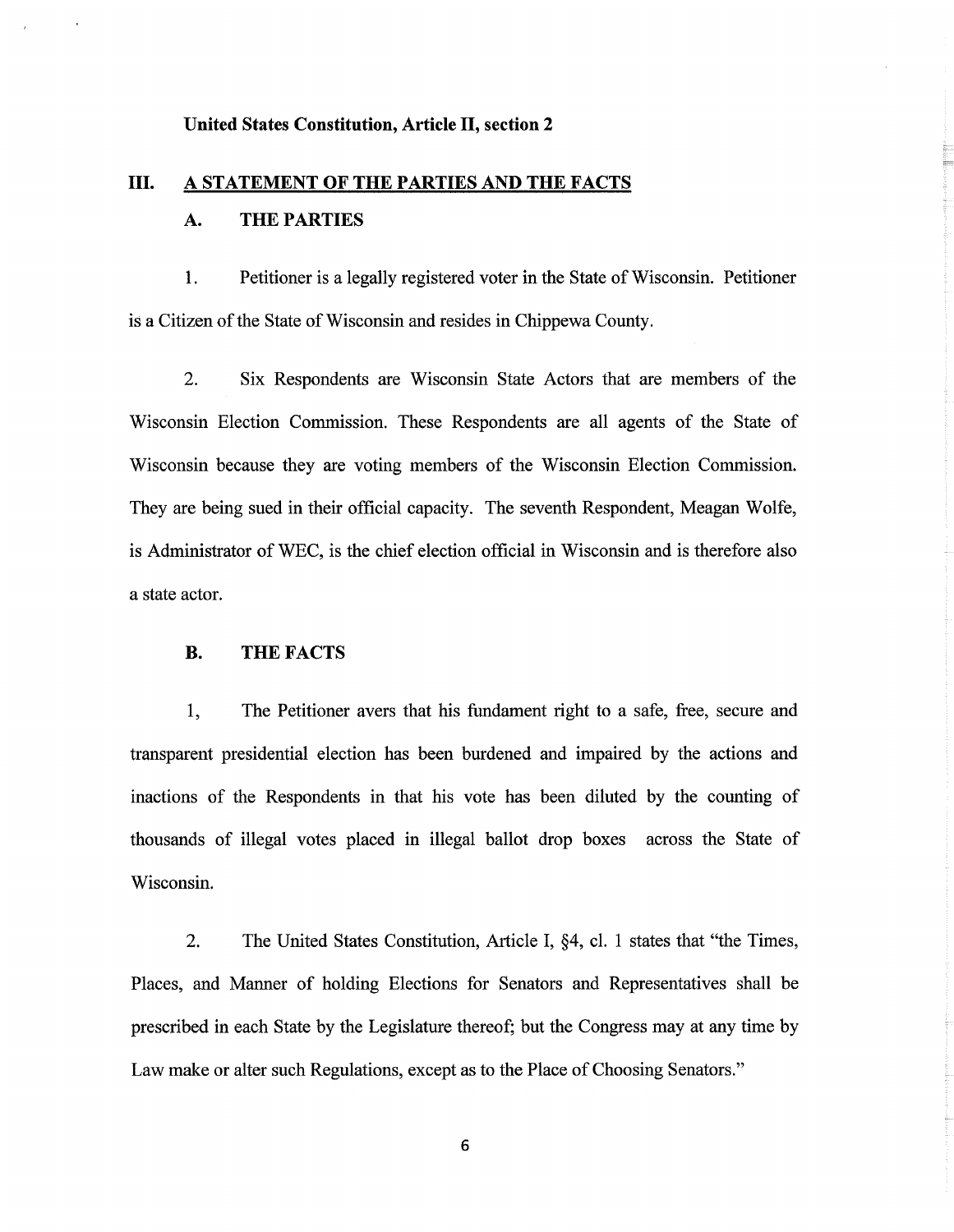3. Accordingly, the Wisconsin legislature retains all legislative and oversight responsibilities over Wisconsin's elections laws because of its constitutional duties to the citizens of Wisconsin, including the Petitioner to whom they *serve* and because of allegiance to the U.S. Constitution.

4. The Petitioner and the all citizens of the State of Wisconsin deserve free, fair, secure and transparent elections. Providing for these positive values to remain in our elections is the only way to ensure the continued freedom of Wisconsin citizens. Fair, secure and transparent elections are essential to the "maintenance of a free government." Achieving these values for elections are both a dictate and a right found in Article I, §22 of the Wisconsin State Constitution. The prescribed recipe for maintaining a free government according to §22, in part, includes adherence to such principles as "justice," "virtue" and "frequent recurrence to fundamental principles."

5. On the other hand, negative traits such as unfairness, bias, insecurity, chaos, secretiveness and deception in elections destroys trust and truth by any insertion or presence of these negative traits into the election process. Throughout human history it has often been true that unfair and fraudulent elections have ensnared and enslaved people by essentially destroying their ability to make the correct and wise choice. It becomes extremely difficult to do so when TRUTH is hidden and people can no longer discern what to believe. At that point in time reality is bathed in chaos and darkness . . . then freedom and liberty can be destroyed.

6. The Wisconsin State Assembly and Senate members took an oath of office to uphold the Wisconsin State Constitution and are charged with promulgating and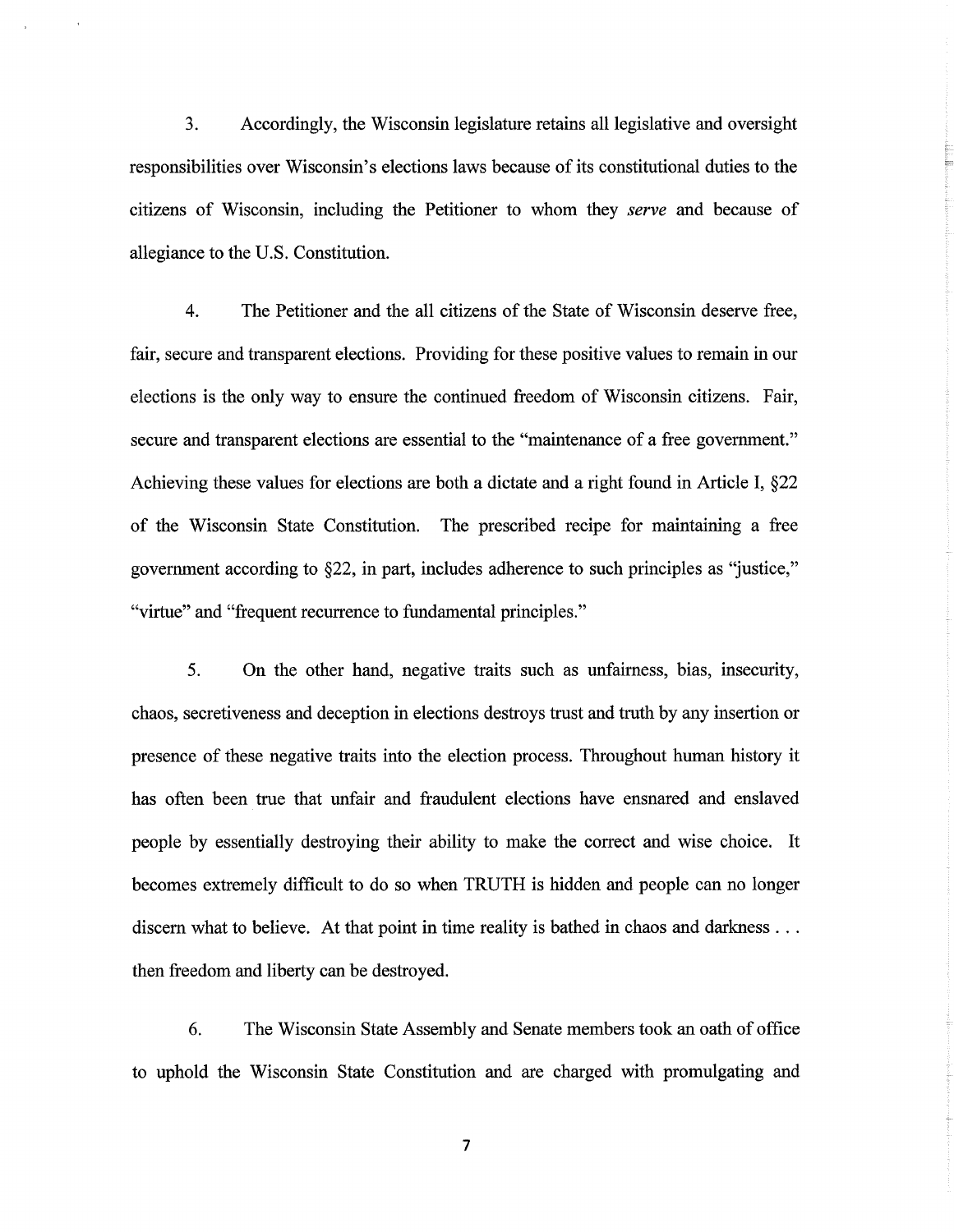enacting election laws that lead to and promote freedom, not bondage or slavery. Any law that the legislators promulgate that increases secrecy, division, chaos, unfairness, etc., would therefore, by definition violate the letter and spirit of the language found in Article I, §22 which is part of the Wisconsin State Constitution which the legislators swore to uphold. The same would also be true for any rule-making body that the legislature authorized to oversee election laws, (although Petitioner does not admit here that the Legislature gave any rule-making or legislative authority to the Wisconsin Election Commission.)

7. The Wisconsin State Legislature, in order to achieve such goals of fairness, security and transparency in Wisconsin elections created the Wisconsin Election Commission ("WEC") to administer Wisconsin's existing election laws in 2015 by providing "guidance" to election officials throughout the state. The legislative intent was to have a bipartisan commission with three democrats and three republicans serving on its board in order to preserve fairness and transparency in elections for all people within the State of Wisconsin. That goal was not reached.

8. In March of 2018 the Wisconsin Election Commission members appointed Meagan Wolfe as the Interim Administrator of the agency and Wisconsin's Chief Election Official. In 2019 she was confirmed by the State Senate as the Administrator of the WEC.

9. Despite the non-legislative nature of the WEC and therefore having no power to enact laws, on August 19, 2020 the Wisconsin Election Commission sent out a notice addressed to "All Wisconsin Election Officials" in Wisconsin inviting them to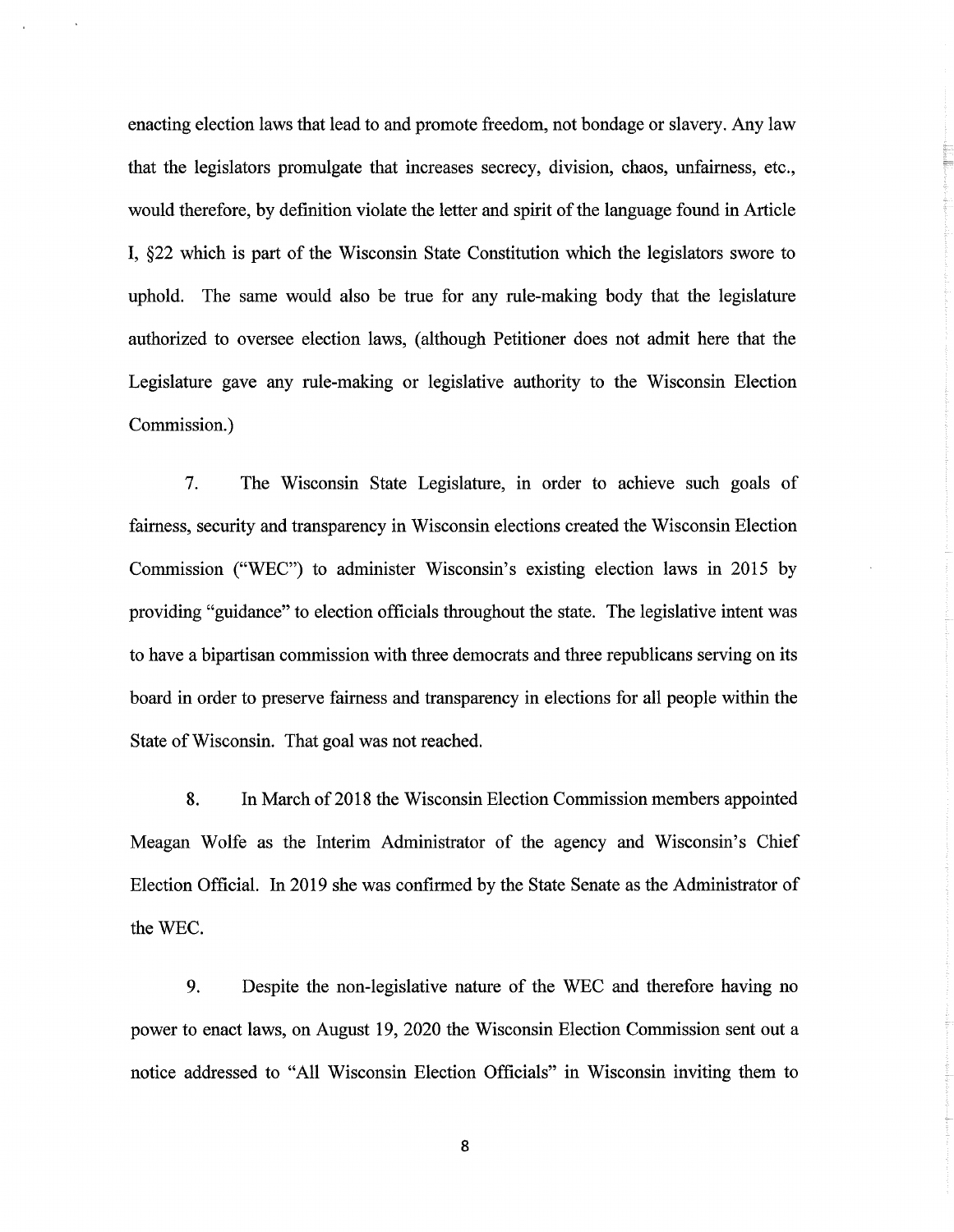install either permanent or temporary absentee ballot "drop-boxes" for the upcoming November 3, 2020 election. The Subject line states: "Absentee Ballot Drop Box Information." See Exhibit #1.

10. Some of the suggestions WEC provided to municipal and/or county election officials by sending Exhibit #1 throughout the state included: 1) "Designate drop boxes or mail slots set up for taxes and public utilities as secure ballot drop locations;" 2) "Partnering with public libraries to use book and media drop slots for ballot collection;" 3) "Partnering with businesses or locations that have already implemented social distancing practices, such as grocery stores and banks." See Exhibit  $#1$ , p.2,  $\beta1$ .

11. By sending out the August 19, 2020 document and encouraging county election officials to adopt the ballot drop boxes, the WEC created a new process and procedure for casting a ballot in Wisconsin. By doing so, the WEC gave the newly created voting process of using ballot drop-boxes, the imprimatur of legality. But these ballot drop-boxes are part of a procedure and process that was never created through legislation by the Wisconsin legislature. By leaving election officials in all Wisconsin Counties the impression that the use of ballot drop boxes was legal, members of the WEC violated Wisconsin elections laws and encouraged county clerks to do so, also.

12. But, beyond Wisconsin there is a nationwide systemic component to this story. An underlying "model" document titled "Ballot Drop Box" was initially received and used by the Wisconsin Election Commission to create the August 19, 2020 WEC document now labeled Exhibit #1. See Exhibit #2. According to a statement on this model document, it originated and was created by the "Cybersecurity and Infrastructure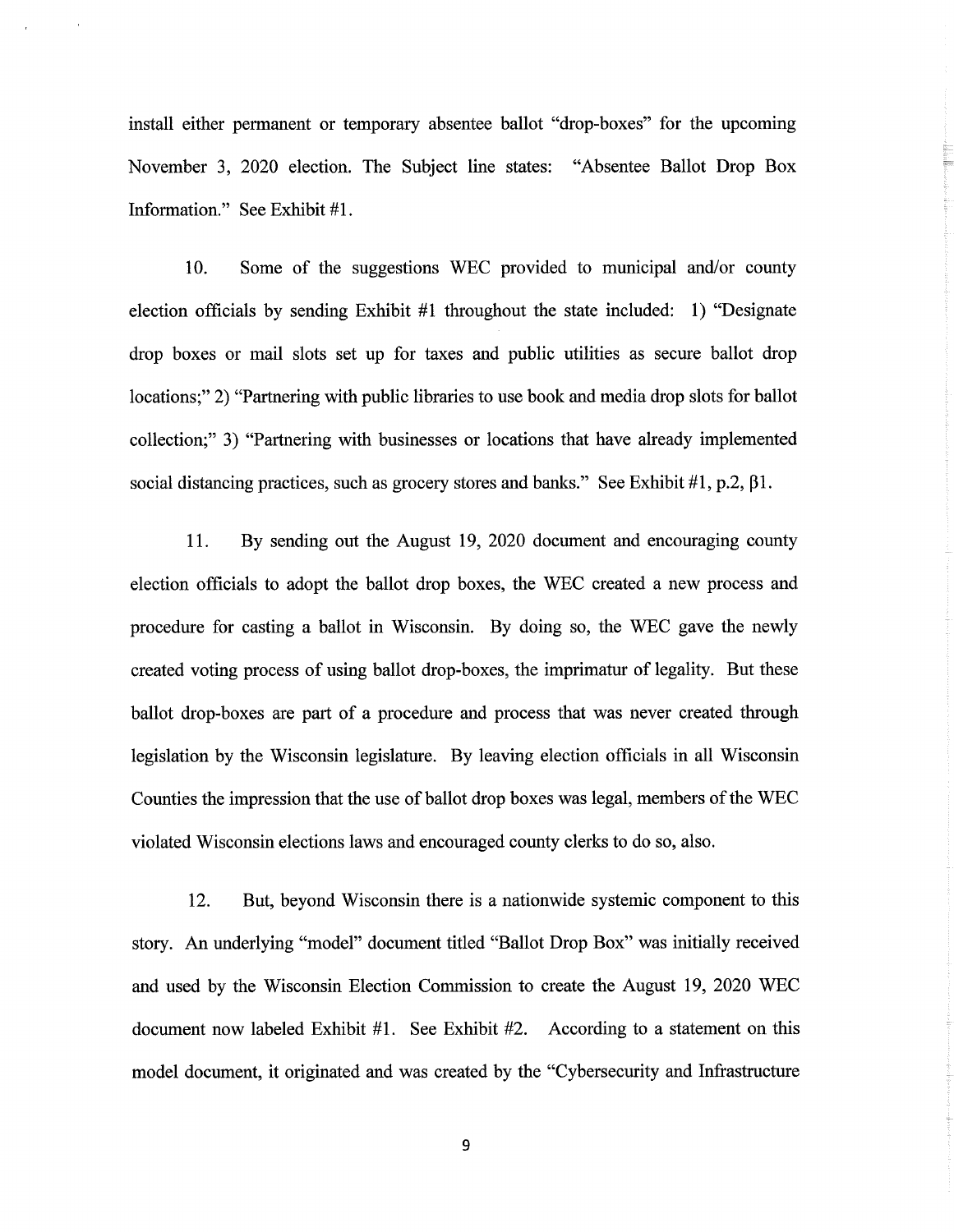Security Agency Elections Infrastructure Government Coordinating Council and Sector Coordinating Council's Joint COVID Working Group" of the federal government (hereinafter known as "CISA"). The model "guideline" document that originated from CISA encouraged local election officials across the country to adopt and set up ballot drop boxes.

13. The Cybersecurity and Infrastructure Security Agency is a United States of America Federal government agency that is part of the U.S. Department of Homeland Security "hereinafter referred to as "DHS"). CISA was created by Congress in 2018 and was signed into existence by President Donald J. Trump.

14. CISA, the originator and distributor of Exhibit #2, worked with or through several multi-interstate, quasi-governmental organizations to promote to their members the adoption and use of Ballot Drop Boxes for the November 3, 2020 election. On the websites of these organizations, they also repeated and promoted CISA's campaign of stopping *"misinformation or disinformation"* regarding election information both before and after the November 3, 2020 election. These organizations included the National Conference of State Legislators (NCSL), the National Association of Secretaries of State (NASS) and the National Association of State Election Directors (NASED). See Exhibit #'s 3,4,5,6,7,8,9. Under the apparent guise of protecting our country from a foreign threat of election interference, unknown government actors within CISA in working with these other organizations, did in fact interfere in the election laws of Wisconsin. It is possible that voters in other states were also victims of this alleged treacherous operation to interfere with the presidential election.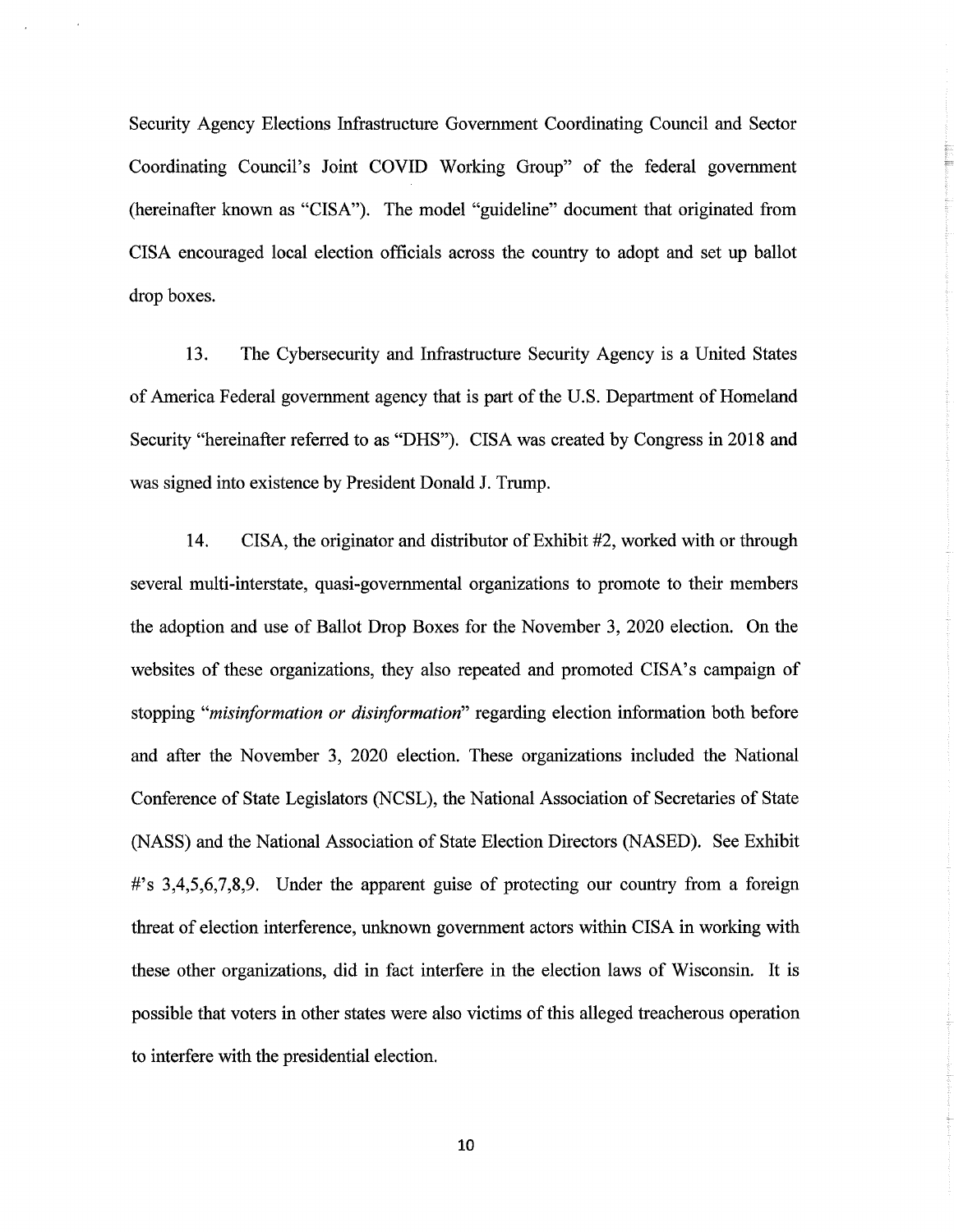15. The National Association of Secretary of State's (NASS) took CISA's propaganda campaign a step further and created, with the help of CISA, their own campaign called the #TRUSTEDINF02020 in which on one document NASS members characterized it as "an education effort to promote election officials as the trusted sources of election information." See Exhibits *#9* & #10. They noted in their documents, "By driving voters directly to election officials' websites and social media pages "we will ensure voters are getting accurate election information and cut down on the *misinformation and disinformation* that can surround elections." See Exhibits #9 & #10.

16. The second and third pages of Exhibit #9 include a list of organizations NASS characterized as "National level #TrustedInfo2020 supporting partners." See Exhibit #9, p2&3. **<https://www.nass.org/initiatives/trustedinfo-2020>**

17. Dominion Voting Systems is listed as an organization that provided promotional materials and other in-kind donations to NASS in support of their supposed #TrustedInfo2020 campaign. Id. at p.3.

18. Another linked organization for NASS's #TrustedInfo2020 is the Center for Technology and Civic Life, **<https://www.techandciviclife.org>**

19. From a series of cross-linked documents, it is evident that CISA worked extremely hard to "sell" state election officials on the need for obtaining the ballot drop boxes as a way to fight for the safety of voters during COVID-19. CISA, <https://www.cisa.qov> NCSL, **[www.ncsl.org](http://www.ncsl.org)** and NASS [www.nass.org](http://www.nass.org) are all entities linked through their respective websites. In several cross agency documents/web pages, CISA ran a continuous propaganda campaign through these entities by telling the American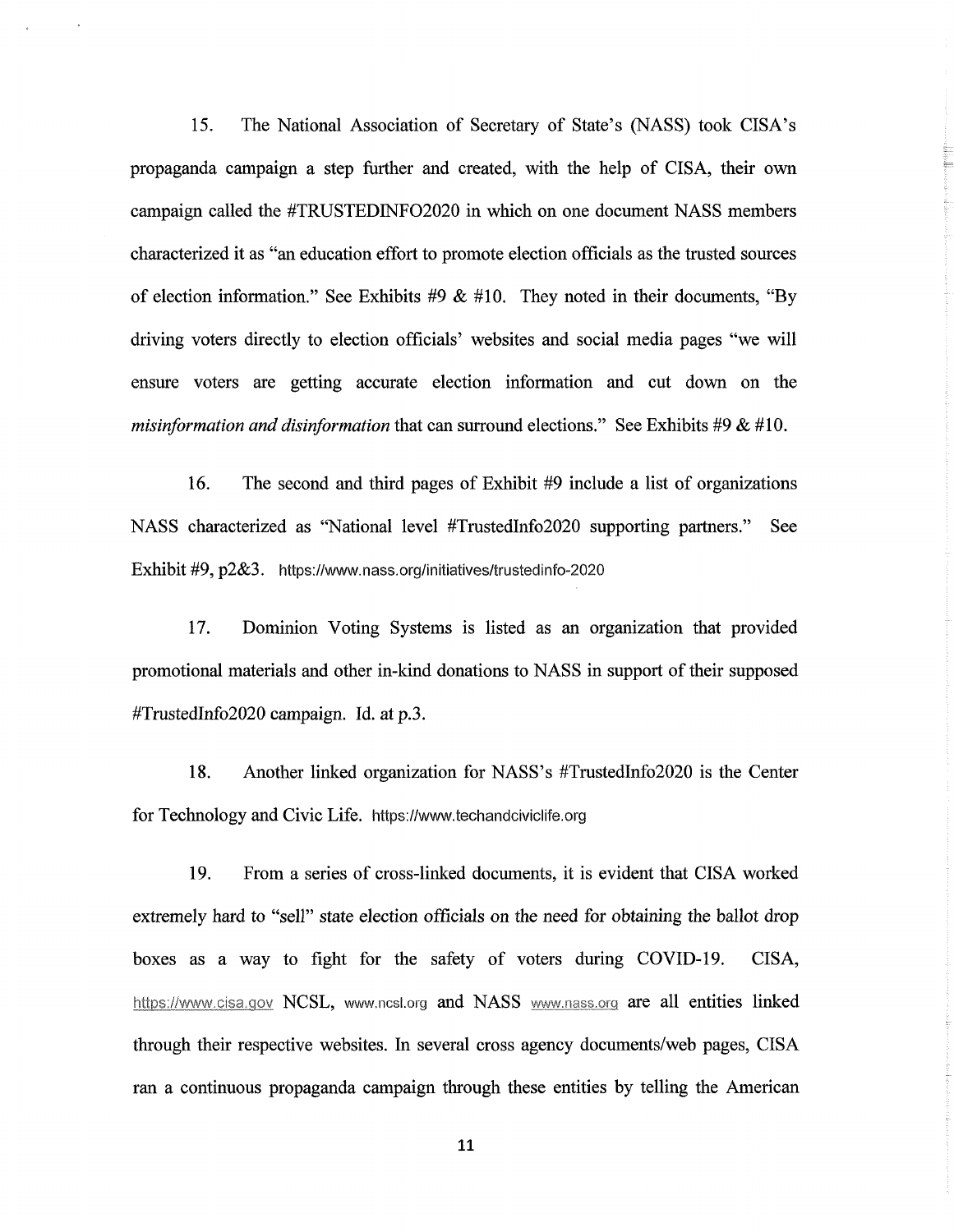people to just "trast election officials" and *"stop the spread of misinformation and disinformation"* regarding the upcoming election and in the days following the election.

20. In February of 2020 CISA had developed"#PROTECT2020 STRATEGIC PLAN which the governmental agency characterized as a "National call to action" to "enhance the integrity and resilience of the nation's election infrastructure." See Exhibits #11 & #12. On October 20, 2020 CISA launched the #Protect2020 Rumor vs. Reality pages. See Exhibit #13. On October 23,2020 CISA announced a graphic novel titled the Real Fake that "communicates the dangers and risks associated with *dis- and misinformation campaigns.* The plot shows how threat actors capitalize on political and social issues (especially around election cycles) to plant doubt in the minds of targeted audiences and steer their opinion."

21. By the end of October 2020 the Wisconsin Election Commission was still encouraging the public to use the ballot "drop boxes" that they "spoke or wrote" into existence through the August 19, 2020 Ballot drop box document. They cited several reasons why voters might choose to vote using a drop box such as including "lack oftrust in the postal process, fear that their ballot could be tampered with, or concern that their information will be exposed." Exhibit #14. By so stating they planted the seeds of fear in the public regarding these very issues and "steered" them away from using the United State Postal Service and towards the ballot drop boxes in the same way that CISA had just explained (through its previously discussed publications above) would be a very effective method to plant doubts into the minds of people regarding one method of voting, i.e. USPS, and move them towards another through their media driven "use of ballot drop boxes" campaign that was also broadcast through many media outlets.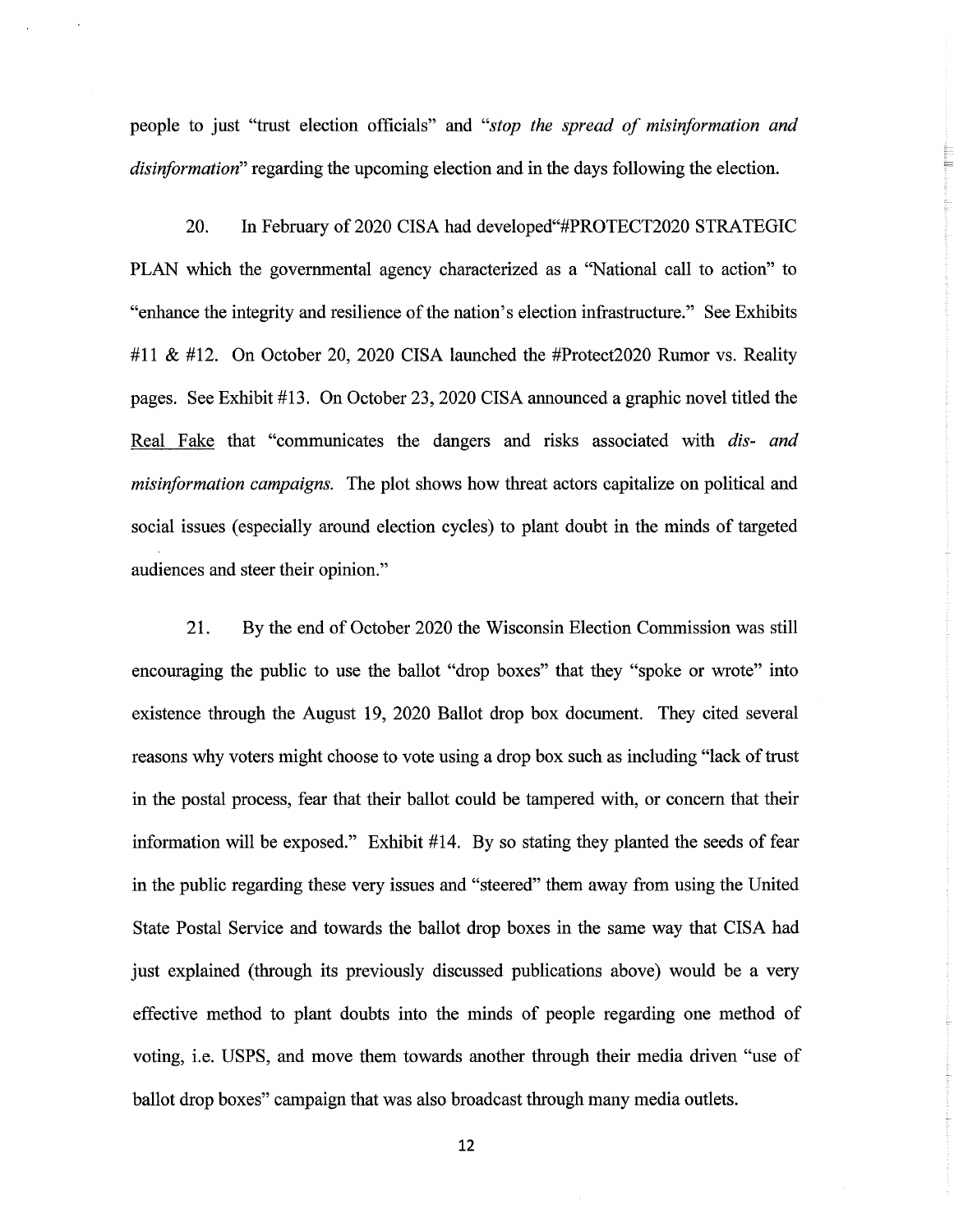22. On November 17, 2020 the first and only director of CISA since its creation in 2018, Chris Krebs, was fired by President Trump. He had been sending repeated messages throughout CISA's/DHS's vast network of quasi-state nongovernmental entities such as NASS and NCSL down to state controlled election officials, that during the 2020 elections there "is no evidence that any voting system deleted or lost votes, changed votes or was in any way compromised." See Exhibt #15, p.l. President Trump refuted that claim by stating "The recent statement by Chris Krebs on the security of the 2020 Election was highly inaccurate, in that there were massive improprieties and fraud." After his firing, Chris Krebs Tweeted: "honored to serve. We did it right. Defend Today, Secure Tomorrow. #Protect2020."

23. The original CISA drop box document simply titled "Ballot Drop Box" and labeled Exhibit #2, contains more information and guidance regarding the security measures necessary when using ballot drop boxes was eventually included in the August 19, 2020 document created and sent out by the Wisconsin Election Commission. See Exhibit #1. For example the last paragraph on page 3 of Exhibit #2 was entirely omitted from Exhibit #1 which was the WEC version of the Ballot Drop Box document sent to all Wisconsin county clerks by WEC. This omitted paragraph would have encouraged a Wisconsin County or Municipal Clerk to "review existing laws" and to determine for them whether existing changes to laws would be required before deciding to use ballot drop boxes in the upcoming election on November 3, 2020. The excluded language from the WEC document but present in the CISA document is as follows:

If you are considering the use of ballot drop boxes, you should review your existing laws and requirements and determine whether emergency changes may be necessary. A full list of state practices can be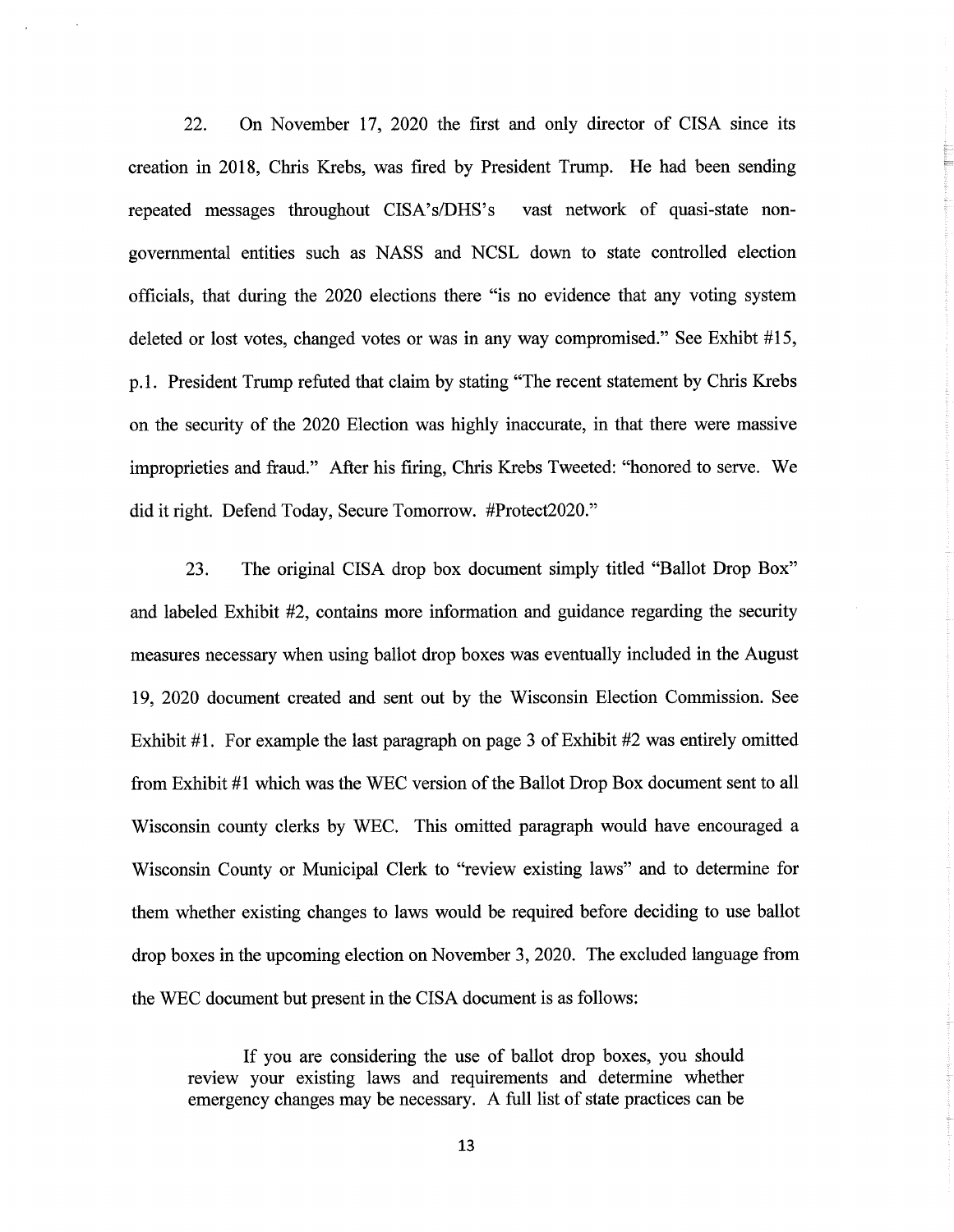found at the National Conference of State Legislators (NCSL) website listed in the Additional Resources section.

Exhibit  $\#2$ , p.3,  $\beta$ 7.

24. Another significant omission WEC kept out of the final version of the August

19, 2020 document, Exhibit #1, was the following section found in CISA's original

Ballot Drop Box document, Exhibit #2:

#### Election Night and Closing Boxes

You need to give special consideration to returning temporary ballot drop boxes and locking permanent drop boxes on election night. Organizing teams from other county or city departments is one way to accomplish this. Essentially you need bipartisan teams to be at every ballot drop-off location precisely when polls close. Their responsibilities include:

Identifying the voter or car in line at the time polls close and ensuring they have the opportunity to deposit their ballots.

Retrieving the temporary indoor boxes and returning them to the counting facility.

Locking the drop slot on the 24-hour boxes and transferring ballots to a ballot transfer bag or box and returning them to the counting facility.

Completing "chain of custody" forms.

Exhibit #2, p.6, β1

25. The importance of the above cited omission on Wisconsin election security and transparency cannot be overstated. The possibility that there were some one-sided partisan teams retrieving un-mailed and un-postmarked ballots from illegally placed ballot drop boxes, combined with the fact that there was an alleged gross "relaxation" of Wisconsin voter ID laws under the "indefinitely confined" exemption to the Voter ID statute that allegedly "allowed people to vote absentee without having to show proof of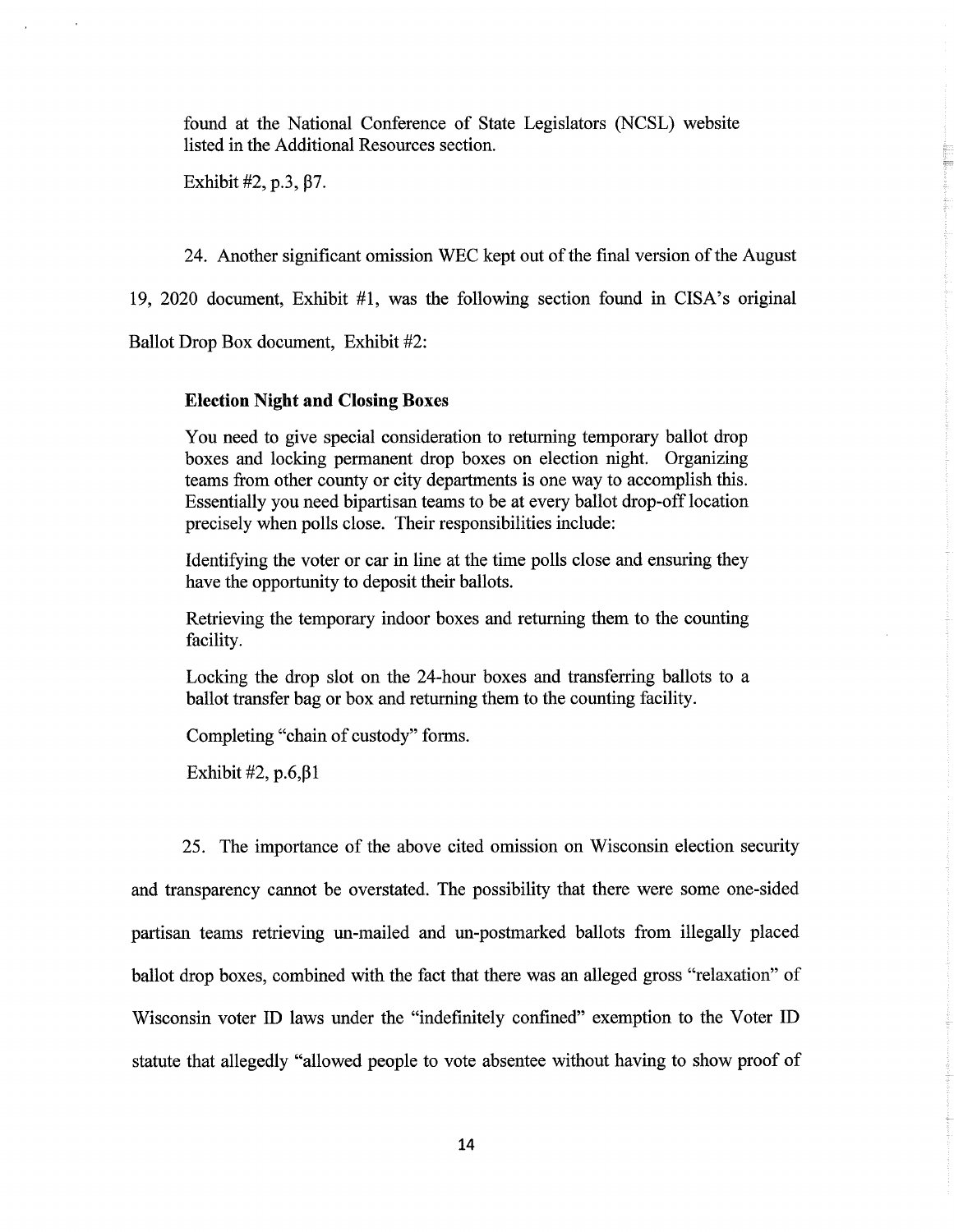identification and residency, would be a recipe for voter fraud, if anyone was so inclined to do so. See Exhibit #16.

26. Add to that possible scenario an event that actually took place on July 7, 2020 when the self-identified non-profit the Center for Tech and Civic Life (earlier identified and connected in this Petition to the National Association of Secretary's of State NASS's #TrustedInfo2020, in paragraph 18 above) announced on its website that the mayors of Wisconsin's five largest cities had secured \$6.3 million in private grant funds from this organization to support election administration in the midst of the COVED-19 pandemic and a "perfect storm" of election interference could emerge. See Exhibit #17. The website story titled "CTCL Partners with 5 Wisconsin Cities to Implement Safe Voting Plan" on page 2 states that \$2,572,839 was used, in part, to "Utilize secure drop-boxes to facilitate return of absentee ballots." The City of Racine received \$ 942,100; City of Kenosha \$862,779; City of Green Bay \$1,093,400; City of Madison \$1,271,788 and City of Milwaukee received \$2,154,500, all from the private, non-profit organization, Center for Tech and Civil Life, whose name showed up on NASS's/CISA's #TrustedInfo2020 document in Exhibits #9 & #10 discussed above.

27. With all of these allegation and facts considered together, there is now a cloud of suspicion over the whole election process in Wisconsin. For the sake of election integrity, WEC's omission of the need to communicate to local election officials and clerks around Wisconsin the extreme necessity and importance of having bipartisan teams ready and properly trained on retrieving ballots from drop boxes, precisely at 8:00 p.m. on election night, would significantly affect the security, transparency and integrity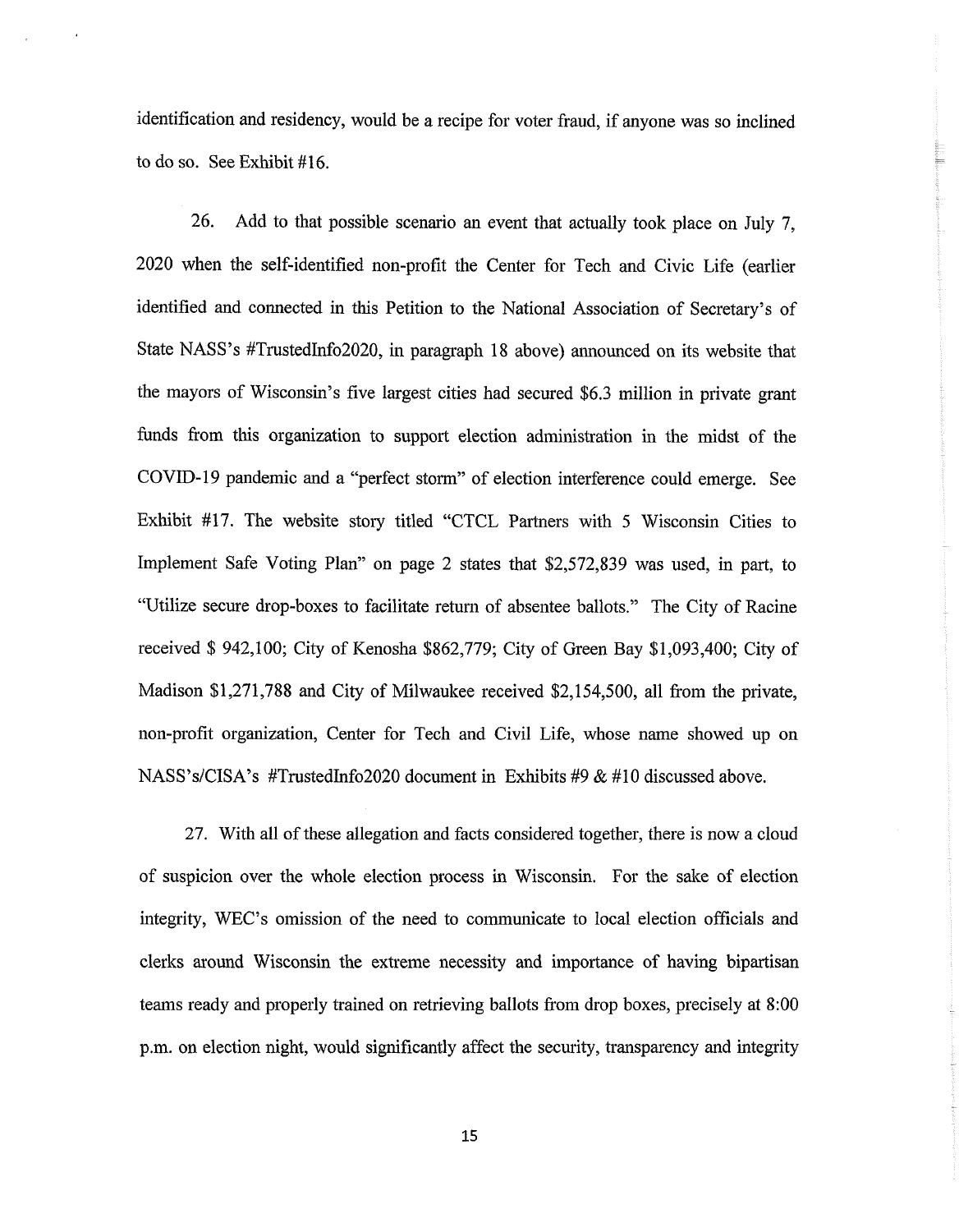of the whole Wisconsin election, even if the ballot drop boxes had been legalized by the legislature.

28. The WEC document Exhibit #1 did have a separate guideline that stated that each drop box must have a separate "chain of custody" log that was to be completed and signed each time the drop box was emptied and its contents returned to the pre-designated election official who was assigned responsibility for the security and integrity of all ballot drop boxes and their contents. The clerk of each county should have retrieved and secured these logs with the final pickup of ballots on election night. There should also be proof of training for the persons assigned to pick up these ballots and the importance of filling out the "chain of custody" logs. The importance of these security measures is to ensure that if ballots placed in these ballot drop boxes were challenged, that there would be a "chain of custody" log that could be reviewed in order to discover who emptied the contents of that receptacle, how many ballots were in the drop box and when it was last emptied.

29. Even if this Court was to find that the ballot drop boxes are legal, it is still true the "chain of custody" logs must be available for review. If the "chain of custody" logs were not secured for any given ballot drop box that was placed into service to receive ballots leading up the November 3, 2020 election and then were not properly tracked and accounted for, then the contents of those drop boxes would need to be rejected as illegal ballots because they will have "tainted" the election process and compromised fairness, security and transparency of the whole vote. Without a "chain of custody" log, the evidence that proves that the ballots were received and transported from a specific ballot drop box by 8 p.m. on election night becomes impossible to prove.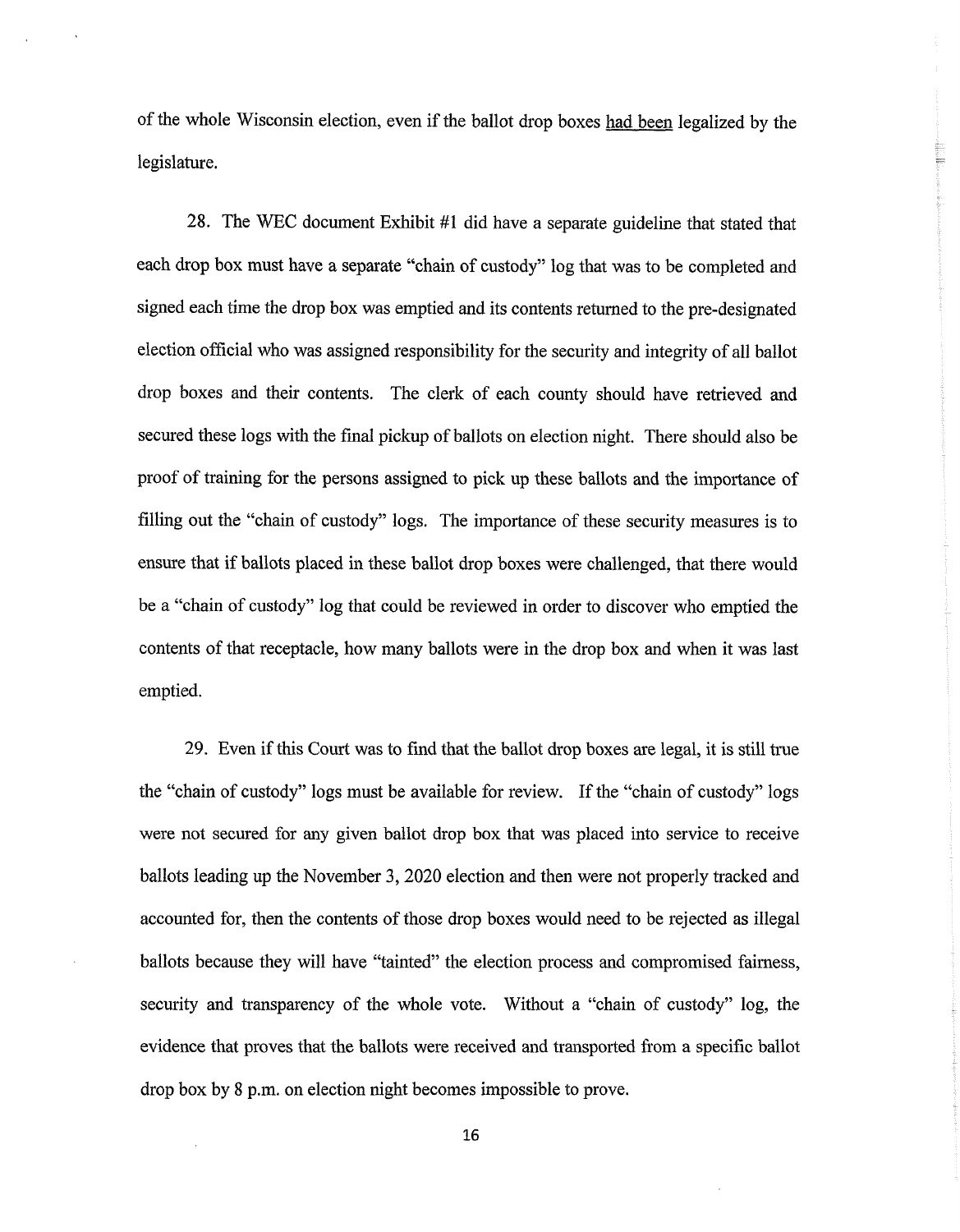30. According to the Wisconsin Election Commission's website "look-up" there was over 500 ballot drop boxes sites around the State after August 19, 2020. See Exhibit #14. There were 15 drop boxes in Milwaukee alone, 13 of which were at libraries. A law to make the use of these designated drop sites a legal means of voting in Wisconsin was never enacted. Rather, according to the Absent **voting procedure** found in Wis. Stat. 6.87(6):

The ballot shall be returned so it is delivered to the polling place no later than 8 p.m. on Election Day. Except in municipalities where absentee ballots are canvassed under s 7.52, if the municipal clerk receives an absentee ballot on Election Day, the clerk shall secure the ballot and cause the ballot to be delivered to the polling place servicing the elector's residence before 8 p.m. Any ballot not mailed or delivered as provided in this subsection may not be counted.

31. WEC was charged with administering all *existing* Wisconsin election laws, without bias. It was not given rule-making powers. For WEC to make a new law, the will and intent of the legislature would have to have been contradicted.

32. On May 29,2020 WEC admitted that they lacked legislative power to change laws when they answered various questions in a document called "WEC Prepares for Fall Elections by Approving Block Grants to Municipalities and Mailing to Voters." See Exhibit  $#18$ . When asked if they would be mailing absentee ballots to everyone, WEC responded: "No, changes such as these would require the legislature to pass and amend existing law, and the Wisconsin Elections Commission does not have the authority to make these changes. Id. p.2. $\beta$ 1.

33. Under Wisconsin law's legislative position of voting the following emphasizes a very conservative approach: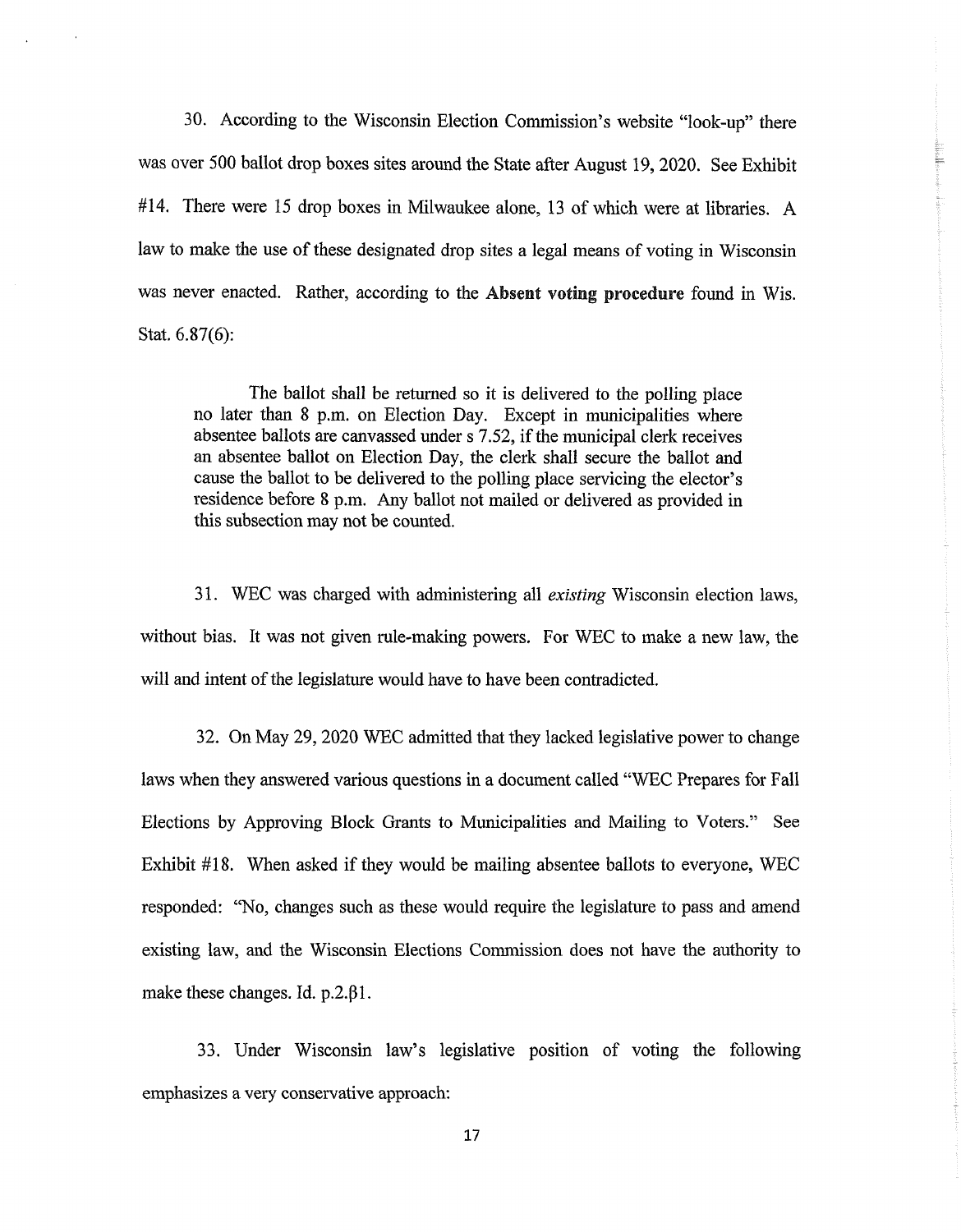Wis. Stat. 6.84(1) Construction: Under LEGISLATIVE POLICY The legislature finds that voting is a constitutional right, the vigorous exercise of which should be strongly encouraged. In contrast voting by absentee ballot is a privilege exercised wholly outside the traditional safeguards of the polling place. The legislature finds that the privilege of voting by absentee ballot must be carefully regulated to prevent the potential for fraud or abuse; to prevent overzealous solicitation of absent electors who may prefer not to participate in an election; to prevent undue influence on an absent elector to vote for or against a candidate or to cast a particular vote in a referendum; or other similar abuses.

Under INTERPRETATION: "Notwithstanding s.5.01(1), with respect to matters relating to the absentee ballot process, ss. 6.86, 6.87(3) to (7) and  $9.01(1)(b)$ 2. and 4. shall be construed as mandatory. Ballots cast in contravention of the procedures specified in those provisions may not be counted. Ballots counted in contravention of the procedures specified in those provisions may not be included in the certified result of any election." Id. at (2).

34. In conclusion, under Wisconsin statutes the Wisconsin Election Commission WEC cannot make law. Therefore, the ballot drop boxes that it encouraged the elections official to set up in 72 counties throughout the State of Wisconsin are illegal. Therefore, the ballots placed within the drop boxes are illegal ballots and cannot be counted under Wisconsin law.

35. Under Wis. Stat. 6.93, and 7.52(5)(a) Petitioner hereby challenges every ballot that was placed in an illegal ballot drop box across the State of Wisconsin and asks this Court to set all of those ballots aside.

**Challenging the absent elector.** The vote of any absent elector may be challenged for cause and the inspectors of election shall have all the power and authority given them to hear and determine the legality of the ballot the same as if the ballot had been voted in person. In municipalities where absentee ballots are canvassed under s. 7.52, the vote of an absentee elector may be challenged as provided in s. 7.52 (5).

**Wis. Stat. 6.93, and**

مبرر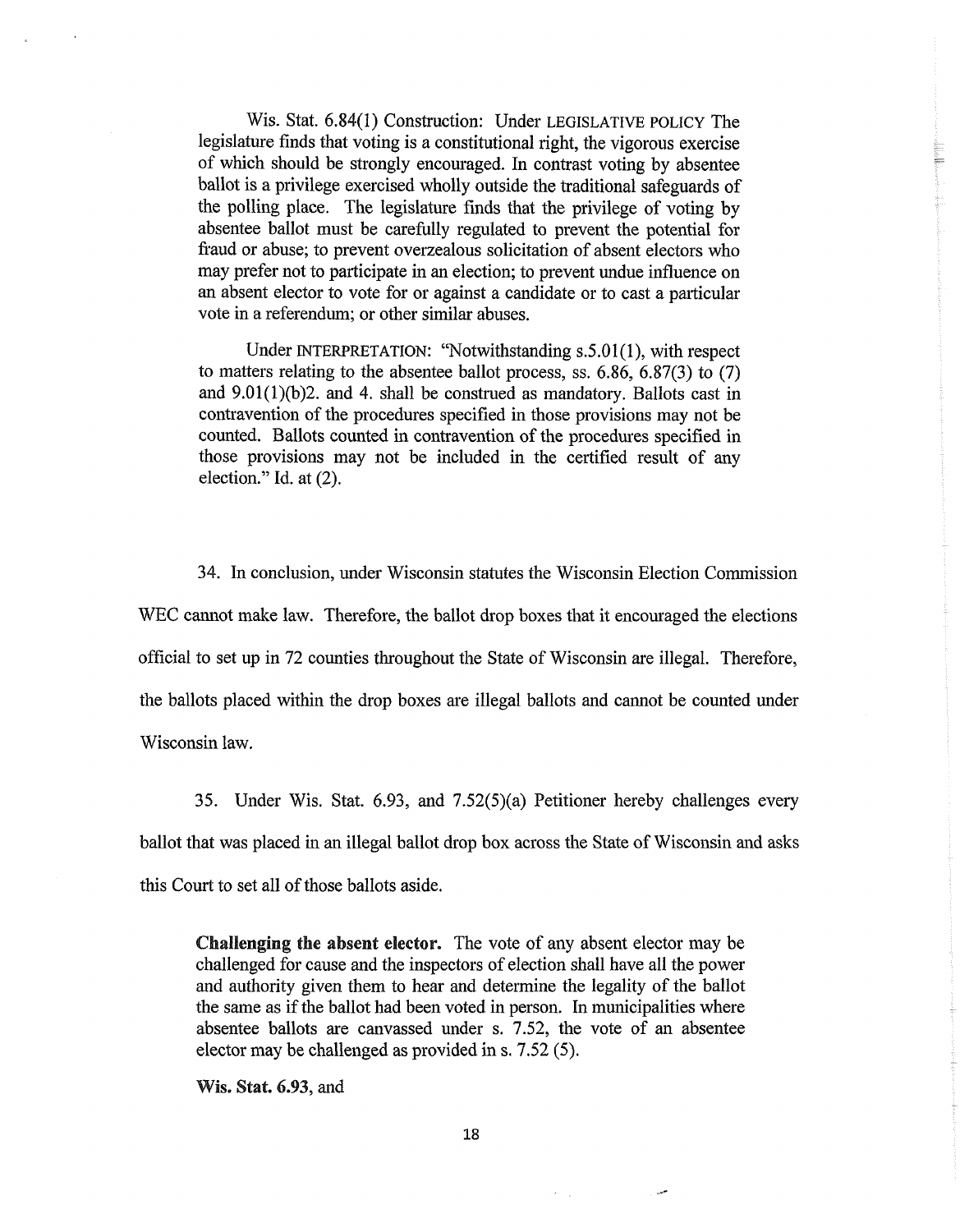The vote of any absent elector may be challenged by any elector for cause and the board of absentee ballot canvassers shall have all the power and authority given the inspectors to hear and determine the legality of the ballot the same as if the ballot had been voted in person.

**Wis. Stat. 7.52(5)(a).**

36. If the drop box ballots were not segregated so that they could be identified to a legal certainty and removed, then the Petitioner asks the Wisconsin Supreme Court to nullify the results of this whole election in Wisconsin and notify the legislature that it must choose 10 Electors under the directives of the U.S. Constitution found in Article II  $§1, (2).$ 

### **A STATEMENT OF THE RELIEF SOUGHT**

1. Petitioner seeks a temporary injunction to enjoin the Wisconsin Election Commission from certifying the results of the November 3, 2020 election on December 1, 2020 until the merits of this case can be heard.

2. Petitioner seeks a declaratory judgment that the Wisconsin Election Commission lacked the authority to place ballot drop boxes anywhere in the state of Wisconsin and to tell or insinuate to county election officials, that they could legally place ballot drop boxes throughout their jurisdictions in order to collect ballots.

3. Petitioner seeks a declaratory judgment that the over 500 ballot drop boxes placed around the state of Wisconsin were illegal for the purpose of receiving and holding election ballots